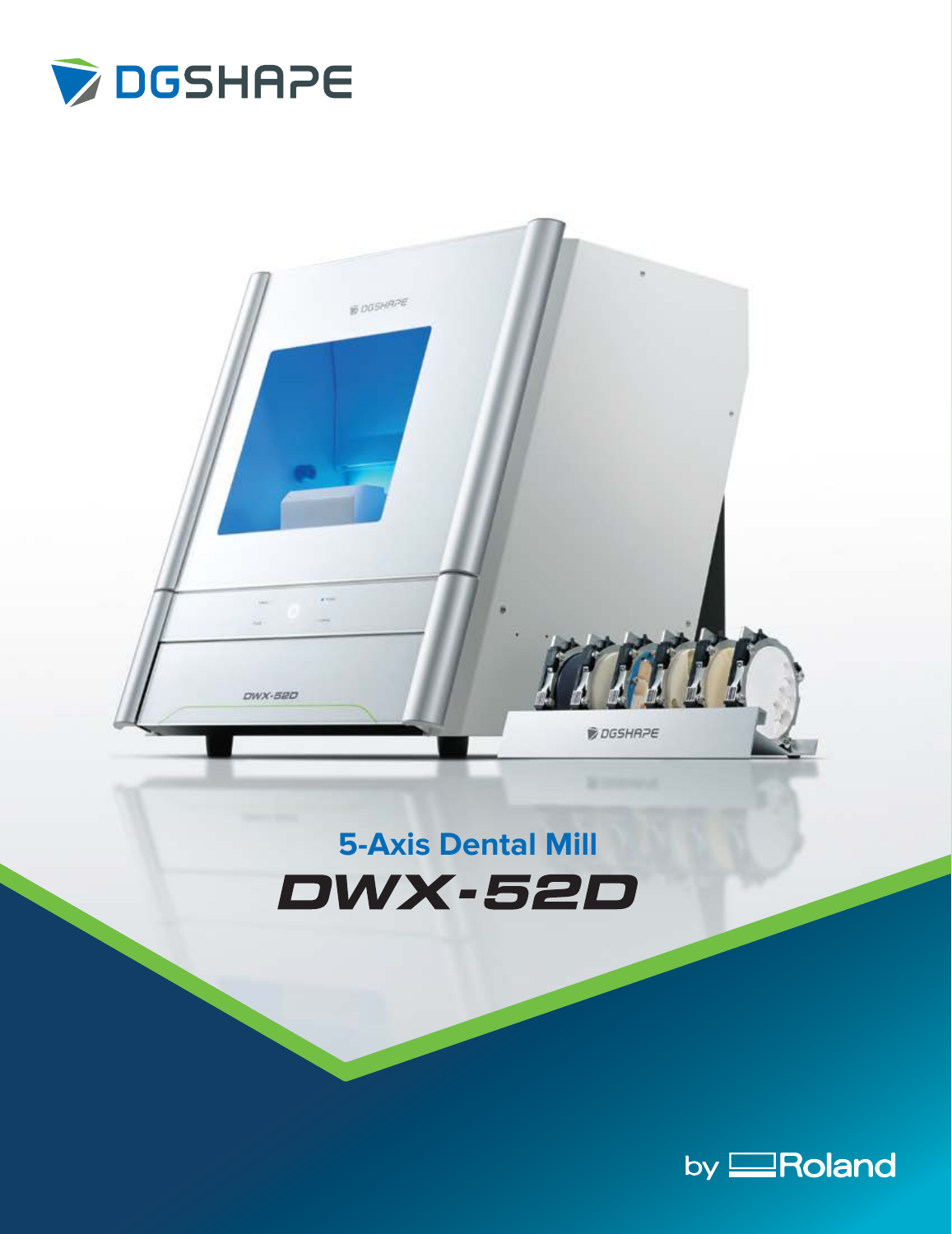# **With added efficiency for next level production** THE NEW DWX-52D

With the reliable, precise and affordable DWX-52D 5-Axis Dental Mill, DGSHAPE by Roland has kept everything users love about DWX technology, and then made it better. With touch-button controls, improved disc handling, more material capabilities, and other enhanced features, the DWX-52D offers ultimate ease and efficiency to users of all skill levels.

## Snap-In Clamp System

The new Snap-In Clamp System gives users:

- A faster and more secure disc set-up
- Indexing features to optimize two-stage processing
- Multi-device adapter integration for a convenient and scalable solution



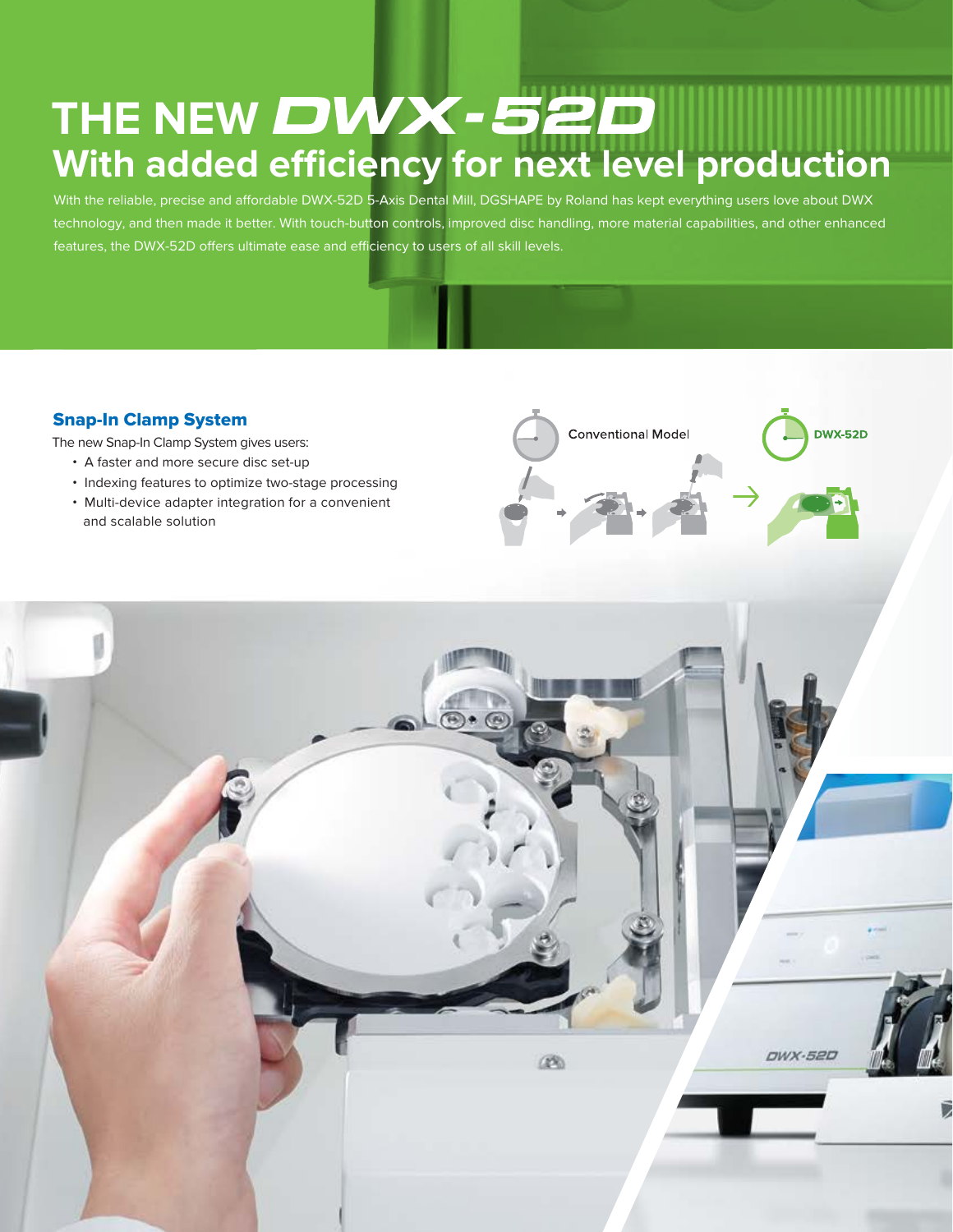

## Increased Milling **Capabilities**

The DWX-52D provides continuous milling with a 15-station Automatic Tool Changer (ATC) and auto-adjusted air pressure that automatically switches to the right air volume in response to the CAM software material data.

## VPanel with Intelligent Tool Changer (ITC)

Intuitive software streamlines operation with one-touch calibration, machine diagnostics, multi-device control, and an intelligent tool changing function that automatically swaps out used burs for a continuous workflow.



#### **Efficient Job Management**

The DWX-52D includes six-adapters for 98.5mm material discs as standard. These adaptors combine with an included adapter rack to cue-up multiple milling jobs for tidy and efficient job management.

## Economical Open Architecture

Users have the freedom to work with their choice of the latest CAD/CAM software, scanners and materials.

#### Clean Milling Environment

Mill clean and efficient with internal dust collection, an ionizer to reduce static, and automatic cleaning brush that can be loaded into the Automatic Tool Changer (ATC) to automatically sweep away dust and debris.

### Reliability and Support

DGSHAPE by Roland ensures that your machine is always up-and-running with a two-year warranty plus the best support in the industry from a network of customer support representatives, dedicated dealers and certified service engineers.



**DGSHAPE**